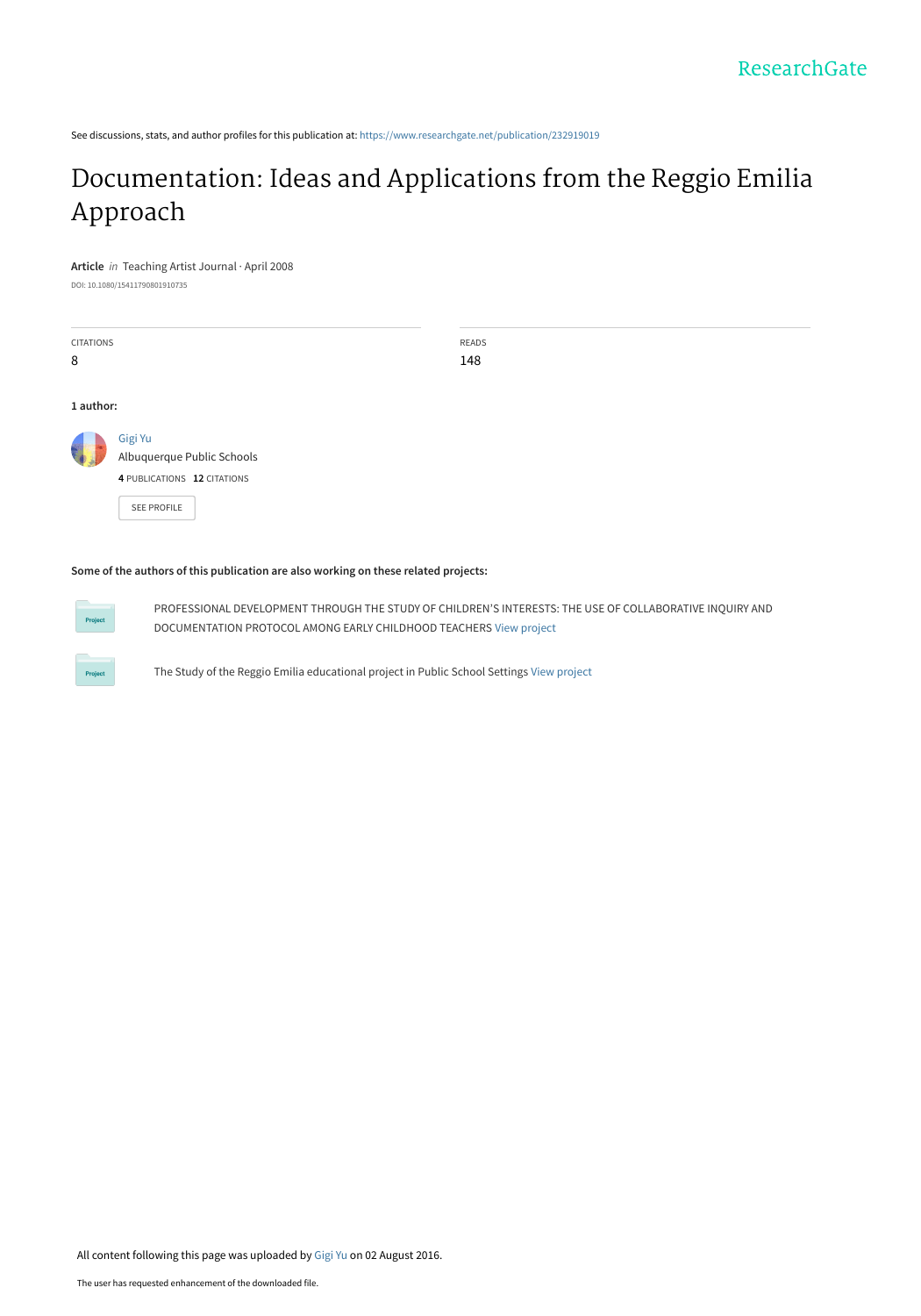#### **ABSTRACT**

An art specialist and action researcher discusses the dynamic role of documentation in the classroom as influenced by the Reggio Emilia approach.

# **Documentation:**

Ideas and Applications from the Reggio Emilia Approach

*Gigi Schroeder* **Yu**

igi

Schroeder Yu

Correspondence regarding this article should go to:

**Gigi Schroeder Yu** 630 South Monroe Street Decatur, IL 62522 gigis1231@yahoo.com

Teachers of the visual arts have long considered the importance of how to collect and display their students' work. Throughout history, bulletin boards have covered classrooms and school hallways neatly displaying children's art work. In my own teaching as an arts specialist, I sought out ways to hang all of my students' work in neat rows with manufactured borders of apples, stars, or other themes surrounding the outside in an effort to display the achievements of my students.

But what was missing? How was I really demonstrating the learning process that existed behind the paintings, collages, or other art works? Only after a visit to Reggio Emilia, Italy, did I begin to consider other possibilities for revealing the learning that was taking place in my classroom.

This article briefly summarizes how documentation functions within the Reggio Emilia approach and then discusses the many ways in which documentation can play a key role in any arts education context. I draw examples from my own classroom experiences and examine how documentation affected my practice as an art specialist working with students in kindergarten through second grade at a northern Chicago suburb's elementary school.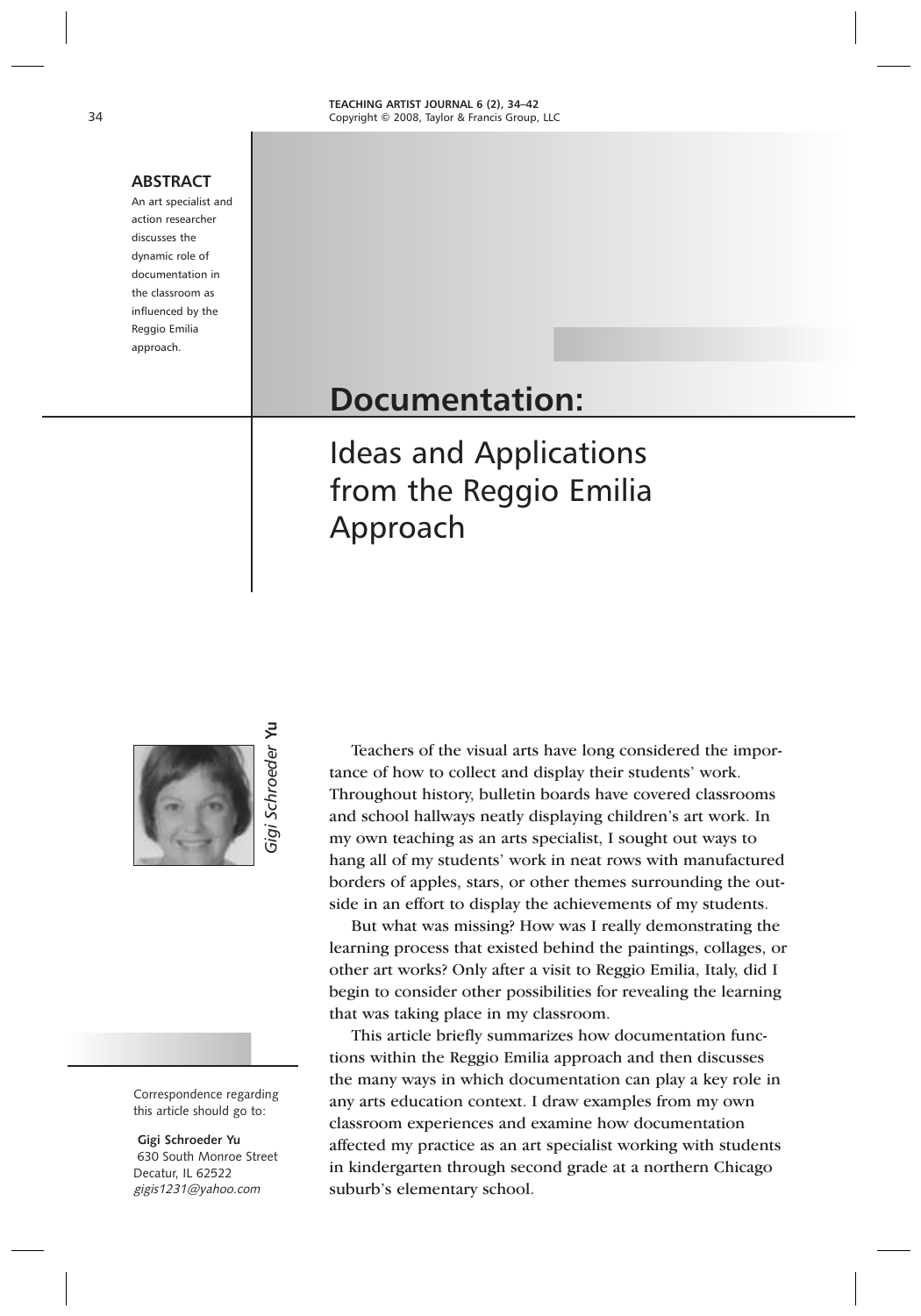## The Reggio Emilia Approach

The municipal pre-primary schools in the northern Italian city of Reggio Emilia have been attracting worldwide attention from educators for several years. Reggio Emilia is a town located in the northern part of Italy that has approximately 130,000 inhabitants. In the 1940s, after the end of World War II, a group of parents decided to use money from the sale of old tanks to create a quality preschool program for children. Several years later, Loris Malaguzzi, an educational leader in Italy, was impressed by the community's dedication to their children and offered to help the town develop an approach to working with children that combined theories from Dewey, Bruner, Montessori, as well as others. Today, Reggio Emilia has twenty-two community preschools and thirteen infant/toddler centers that all focus on using a social constructivist approach to learning. There is also a documentation research center that was built to further study the educational approach.

What is now referred to as the "Reggio Emilia Approach" includes many remarkable features that have influenced teachers from a variety of backgrounds and teaching situations. Perhaps one of its most unique contributions to the field of education is the use of the documentation of children's experience as a standard part of classroom practice (Katz & Chard). The educational philosophy and practices of the Reggio Approach have served as an inspiration to many programs around the world for modeling how to include the voice of the child in our educational practices. They have also inspired our thoughts on how learning occurs in collaboration with others. The Reggio Emilia approach sees the family, the child, the teacher, and the artist as all being integral parts of learning. The element of documentation in Reggio Emilia creates a dialogue between these groups. The children and the adults are seen as equal participants in learning, with each having an equal voice. Documentation occurs through photographs, transcribed conversations, the graphic arts, and video recordings. Documentation also provides an inside view of the interests, needs, and experiences of children.

Documentation practices in Reggio Emilia pre-primary (ages 3–6) schools provide inspiring examples of the importance of displaying children's work using both the content and aesthetic aspects of the display. Documentation typically includes samples of a child's work at several different stages of completion; photographs showing work in progress; comments written by the teacher or other adults working with the child; transcriptions of the child's discussions, comments, and explanations of intentions about the activity; and comments made by parents. The following are only a few examples of how documentation is realized within the Reggio Emilia philosophy.

#### The Image of the Child: Taking Children's Work Seriously

Attractive displays are created using children's work, photographs from projects, and examples of dialogue. These convey to the children that their efforts, intentions, and ideas are taken seriously. These displays are not created to serve primarily as decoration or ways of showing off the work. Rather, taking children's work seriously in this way encourages them to approach their work responsibly and reinforces the idea that their work is considered important.

#### Environment as the Third Teacher

The organization of the physical environment is crucial to the Reggio Emilia approach. The environment is designed to inform and engage children and those that visit the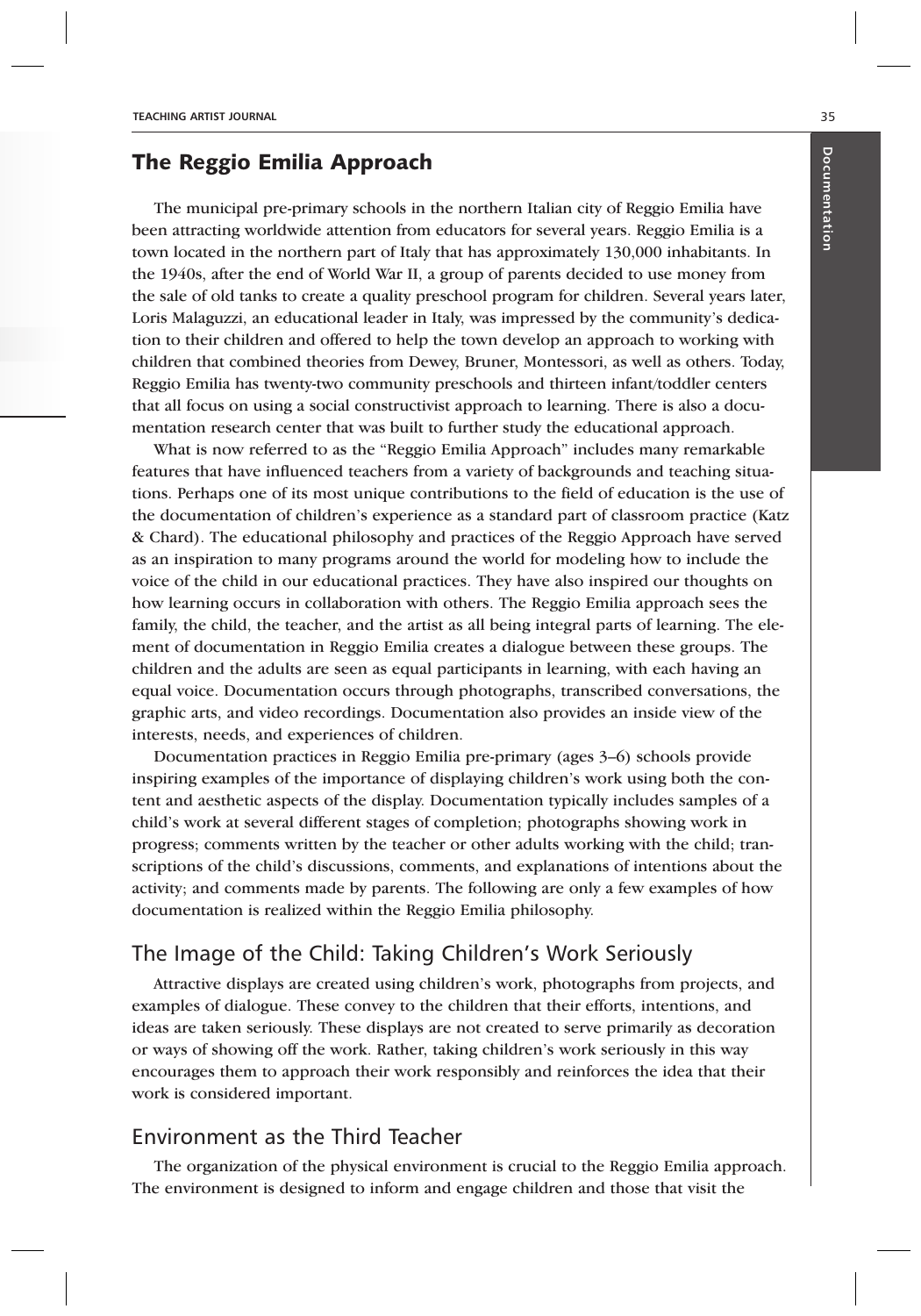schools. The aesthetic display of documentation is an important element within the school environment. When you walk into schools, white panels with photographs and documented conversations decorate the walls and tell the stories of events that have occurred within the school. The documents reveal how the children planned, carried out, and completed the displayed work. Some panels remain up for a considerable length of time, whereas others change as projects and studies change to reflect the ongoing learning. Panels are displayed at eye level for both children and adults.

#### Emergent Curriculum

Reggio classrooms follow an emergent (continuously developing) curriculum and documentation plays a crucial role in the planning of future activities. The children undertake complex individual or small-group collaborative tasks over a period of several days or weeks. Intense reflections about conversations with children, children's work, observations, videos, or pictures help teachers to think about what directions to pursue with the activities. For example, in a study titled *Shoe and Meter* (Malaguzzi, Castagnetti, & Vecchi, 1997), children were confronted with the problem that the school needed a worktable. The children call on the aid of a carpenter to help them, and he challenges them with the task of finding the measurements for the table. Throughout the study the children discover the function and use of measurement.

#### Collaboration

Documentation fosters collaboration among all participants within the Reggio Approach. Children, teachers, and parents participate in collection and use of documentation. Children often compare and analyze photographs, drawings, and previous conversations to determine the direction of their projects. Teachers use documentation to guide them during daily and weekly teacher meetings. Close working relationships exist between teachers; they rely on each other's input and guidance during ongoing studies. Documentation creates a platform from which to develop open discussions among teachers and, as an added benefit, affords parents a look at not only the products of a project but the ongoing learning processes that occurred.

#### Views on Children's Art

The Reggio Emilia philosophy of "art" for children is a definite departure from what many teachers are taught in the United States, and challenges many assumptions about the use of art in early childhood classrooms. Children's visual interpretations are collected and studied as components of documentation that reveal their growing understanding of a subject. Their work reveals things about the process and study of a subject, not just the final product. Cadwell describes an occasion when children went on an autumn walk outside the La Villeta School and discovered holes and tunnels made by small animals. After returning to the classroom, children were invited to re-create and invent their own animal dens using a variety of materials. Over the following few days, children used several materials to help them remember, explore, re-create, and invent their own animal dens. Some used soft oil crayons by experimenting with the different colors and marks to represent their interpretation of the animal homes. Others re-created animal dens using clay and recyclable objects (Cadwell, 26). The examination and documentation of process reveals the reveals much about the artistic development of the child, for instance, that children learn that each medium has a different voice or speaks a different language.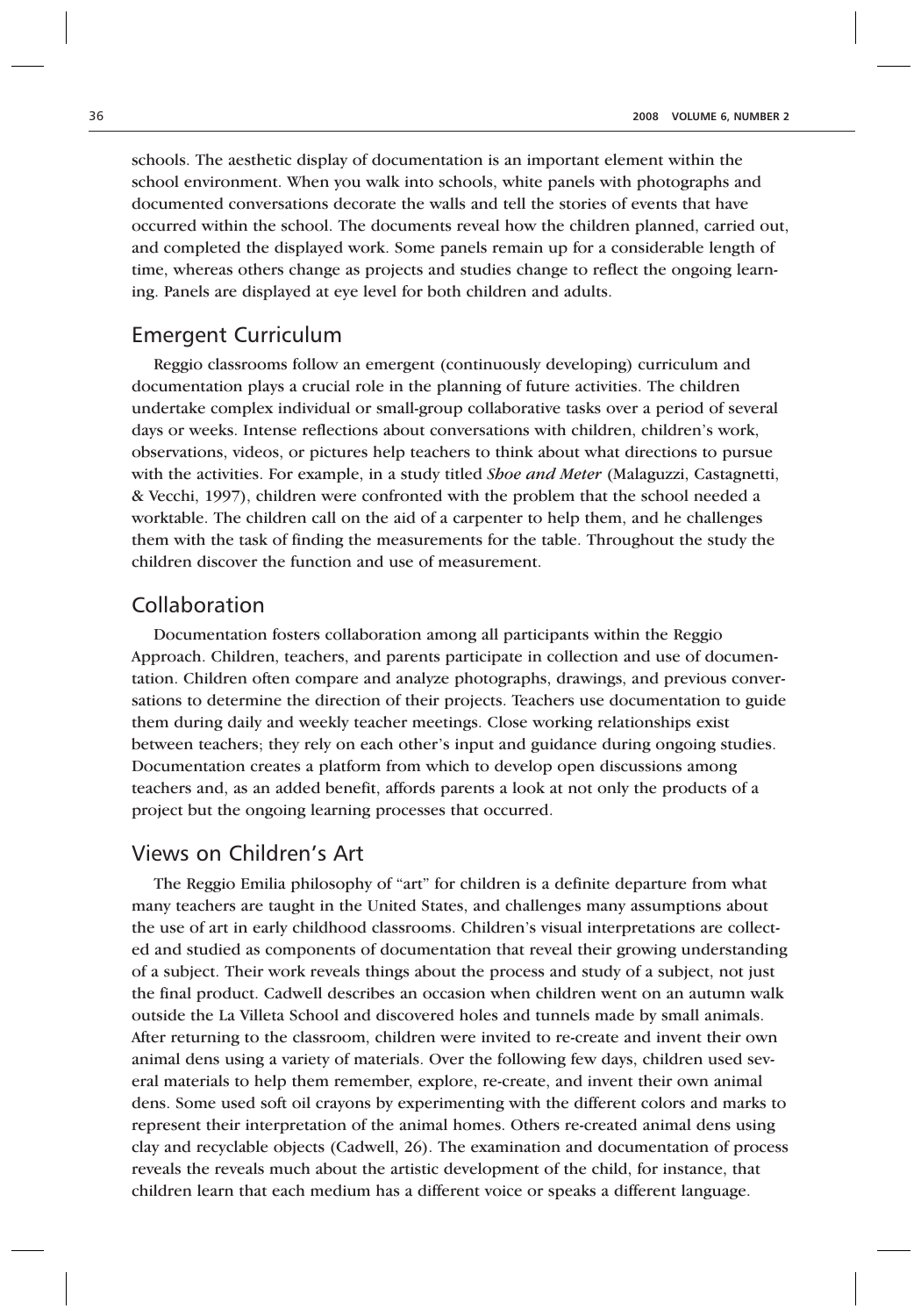#### Teachers as Researchers

In the Reggio Approach, documentation supports the teacher's role as researcher in the classroom. The teacher's role is shifted from that of giving direct instruction to allowing children's thoughts and ideas to plan the direction of the curriculum. Teachers carefully listen, observe, and document children's work and the growth of community in their classroom. Teachers are also committed to their own professional growth and use documentation to reflect on their own practice.

#### Documentation or Display?

Forman writes, "The passage from display to documentation travels the path from informing to educating and thereby changes the teacher's perspective from observing children to studying children" (245). When teachers use documentation in their classrooms, it changes the way they interpret their students work and how they make choices for what they display. Displays are created not for entertainment but to educate others on what really happens in classrooms.

In my own elementary art room, I attempted to examine how documentation can be used for four different purposes: making learning visible, classroom planning, creating a narrative context or showing the emotional aspects of learning, and professional development. The narratives and analyses that follow are not intended to provide a specific model for documentation. Rather, they aim to give the reader a concrete sense of the wide variety of purposes documentation can serve.

#### Making Learning Visible

Documentation collected through photographs, recorded conversations, and visual art examples can provide an opportunity for educators to make visible the learning that is happening in the classroom for individual children but also for a group of children or an entire classroom. Documentation reveals not only what children are learning but how they are learning. In my classroom, I often began a project with a proposed problem or question to my students. I collected photographs of children working; their drawings which illustrated the formation of ideas; and conversations, both group and individual, from the beginning of a project through to the end. The following project narrative provides an example of how documentation functions to reveal individual and group learning experiences among teachers and students.

**The Dinosaur Story.** In a first-grade classroom, students were discussing the topic of dinosaurs. They discussed the height and weight of dinosaurs, what dinosaurs ate, and where they lived. Simultaneously, in the art room, we explored the capabilities of paint, and how to create different colors. Children individually created their own colors. Each child developed his or her own understanding of color theory through shade and tint scales and by making color wheels.

After discussing the study of dinosaurs with classroom teachers, we found ourselves fascinated by the children's interest in colors. We decided to proceed by investigating the relationship between colors and the dinosaurs. There is no conclusive information about what colors the dinosaurs were. Scientists have speculated about their colors and have advanced various theories to justify these speculations. The role of the teacher in approaching this type of investigation is to ask children questions that stimulate their thinking and provoke discussion. I went back to the children to ask them their own theories on the colors of the dinosaurs: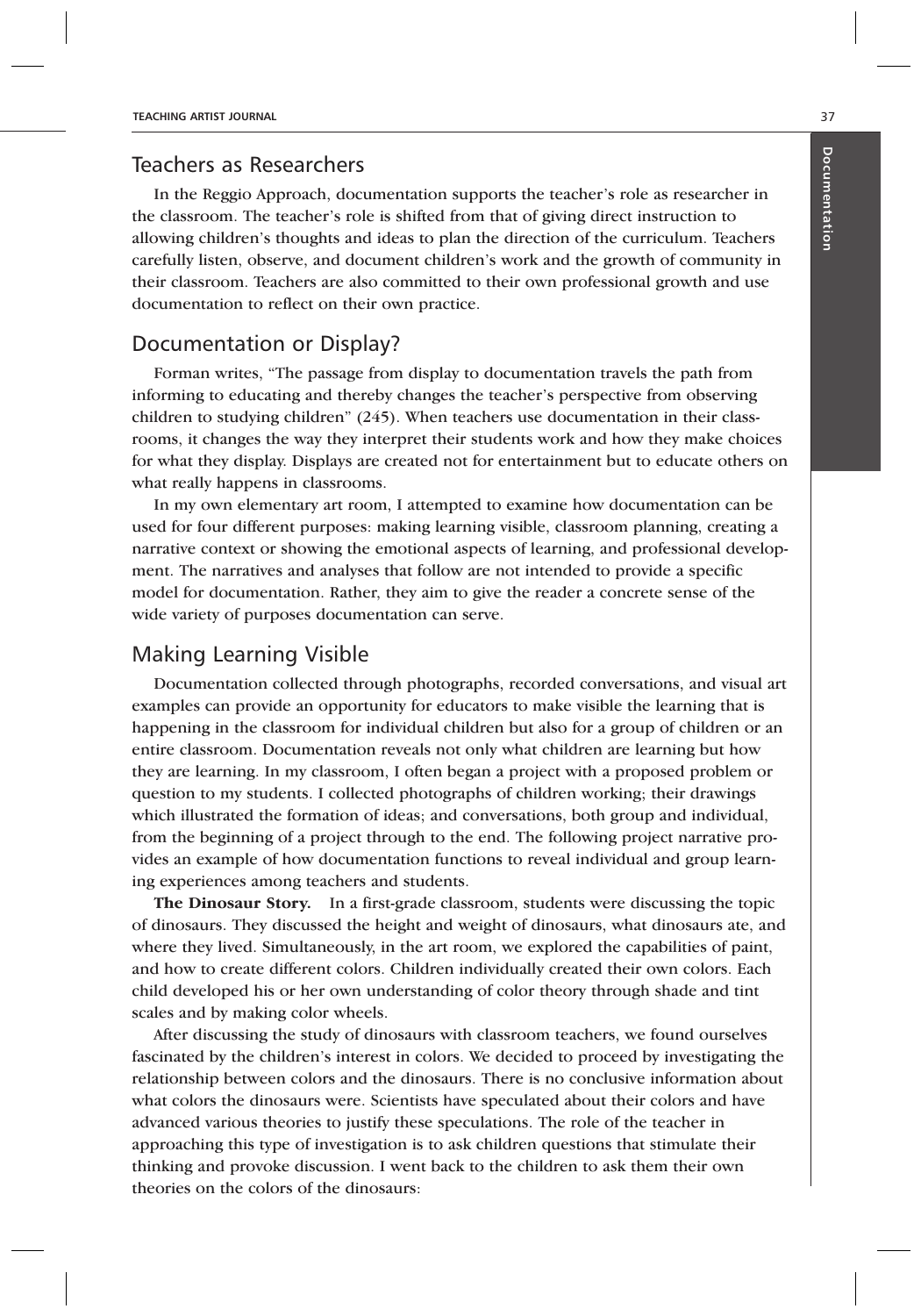| Teacher: How do we know what color the dinosaurs were?                                |
|---------------------------------------------------------------------------------------|
| Cristine: Tan. Because they might blend in with the ground.                           |
| Anna: All different. We weren't there. If we weren't there how do we know what        |
| colors they were?                                                                     |
| Maggie: Green and black. They were reptiles. Today reptiles are usually these colors. |
| Harry: Brown to camouflage.                                                           |
| Ellen: Grayish, green and blackish. Because when I looked in a book that is what I    |
| saw.                                                                                  |
| Teacher: How did the people who wrote the book know what colors to choose?            |
| Ellen: Because archaeologists. I think they found the bones.                          |
| Teacher: So how do we know from the bones?                                            |
| Ellen: I don't know.                                                                  |
| Billy: If people dig up. They can be dirty with a little skin.                        |
| Chris: Light green and dark green. They blend in so they won't get attacked.          |

Documentation of this conversation allows one to see how the children formulated their ideas. The idea of blending or camouflage is mentioned by several students who believed that dinosaurs in the prehistoric age had a need to be hidden. From this idea, another student sees the relationship between reptiles today that may be related to dinosaurs and their colors. The role of collaborative learning is evident; students build theories on each others' answers.

The children then proceeded to explore the dinosaur in more depth by drawing all of its sides and angles. The drawings were then used for the next step in the project. After hypothesizing about dinosaurs and their colors, children created their own paintings expressing their ideas about the color of dinosaurs. The paintings also revealed the children's new interest in color theories and applications as tools with which to demonstrate their ideas. For example, one child not only was able to re-create colors that represented the sky and grass but, proceeding from the camouflage theory, also applied the colors to her image so that the head of the dinosaur, which was closer to the sky, was represented by the color blue and the body was green similar to that found on the ground: "I think it will be green and blue because it will be able to blend in with the sky and grass."



Dinosaur with camouflage coloring.

*Gigi Yu*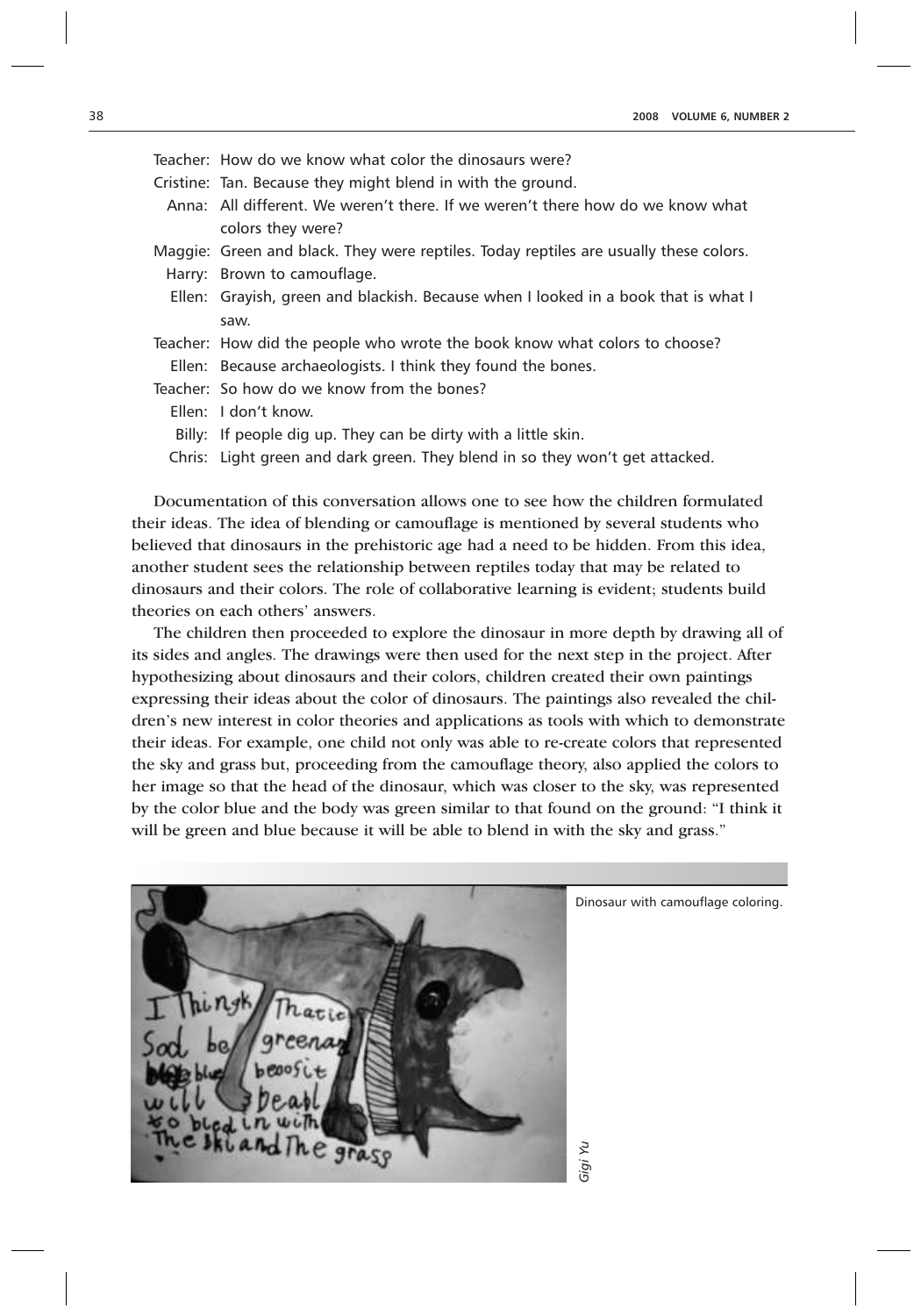## Classroom Planning

# The Use of Documented Dialogue to Plan Work: Having Genuine Conversations with Children

Dialogue and recorded conversations offer opportunities to reveal how individuals and groups of learners create meaning of subjects. Recording a dialogue with students is much different from having students write about their work because it allows teachers to examine the dynamic interplay of conversation and how we as teachers respond to students' interactions. Dialogue can happen spontaneously or can be organized by a teacher through group or individual conversations. The dialogue can also be used with students as a way to inspire their work and also for teachers to plan the next sequence of events.

**The Campbell's Soup Can Story.** What follows is another example in which documentation, in the form of recorded dialog, illuminates the subtlety and complexity of children's critical response to, and reinterpretation of, art. During a visit to the San Francisco Museum of Modern Art's education department, I was struck at the lack of materials available for young children. I expressed my concern to one of the department employees, who responded that young children were not able to analyze and understand modern art.

In response to this assertion, I decided to try an experiment with my students in my own classroom. I set out several examples of artwork and played a game with my students in which they were to choose their favorite and least favorite. There was an overwhelming dislike for the image of Andy Warhol's Campbell's Soup Can. I then planned a conversation with my students in which I asked them about their dislike for the artwork. The following conversation unfolded:

| Teacher: Explain to me why you do not like the Campbell's Soup Can artwork.               |
|-------------------------------------------------------------------------------------------|
| Teddy: It's just Campbell's soup. He only had the Campbell's soup can. You should         |
| have something else in the picture to make it more interesting. You should                |
| have like background to make it more interesting.                                         |
| Teacher: Okay. Maria?                                                                     |
| Maria: Um, a lot of people see a Campbell's soup every day and so it might be kind        |
| of boring for them because they are so used to seeing it.                                 |
| Teacher: Anything else?                                                                   |
| Amanda: But some people like Campbell's soup and they would like to see a picture         |
| of it.                                                                                    |
| Eric: It is really detailed.                                                              |
| Teacher: What do you mean by that?                                                        |
| Eric: Like they really, they didn't do everything you see, but they zoomed in on so       |
| you could see everything.                                                                 |
| Charley: Some people might not like red and it doesn't have many other colors on it.      |
| Morgan: I don't really like it because it kind of matches, because it's not that interest |
| ing and it's cause some people they have like a soup can and they pour                    |
| soup from it and it is something they see every day and it gets very boring.              |
| And it just doesn't have a background and it's really borrrringgg.                        |
| Zachary: I don't like it because I don't like Campbell's soup.                            |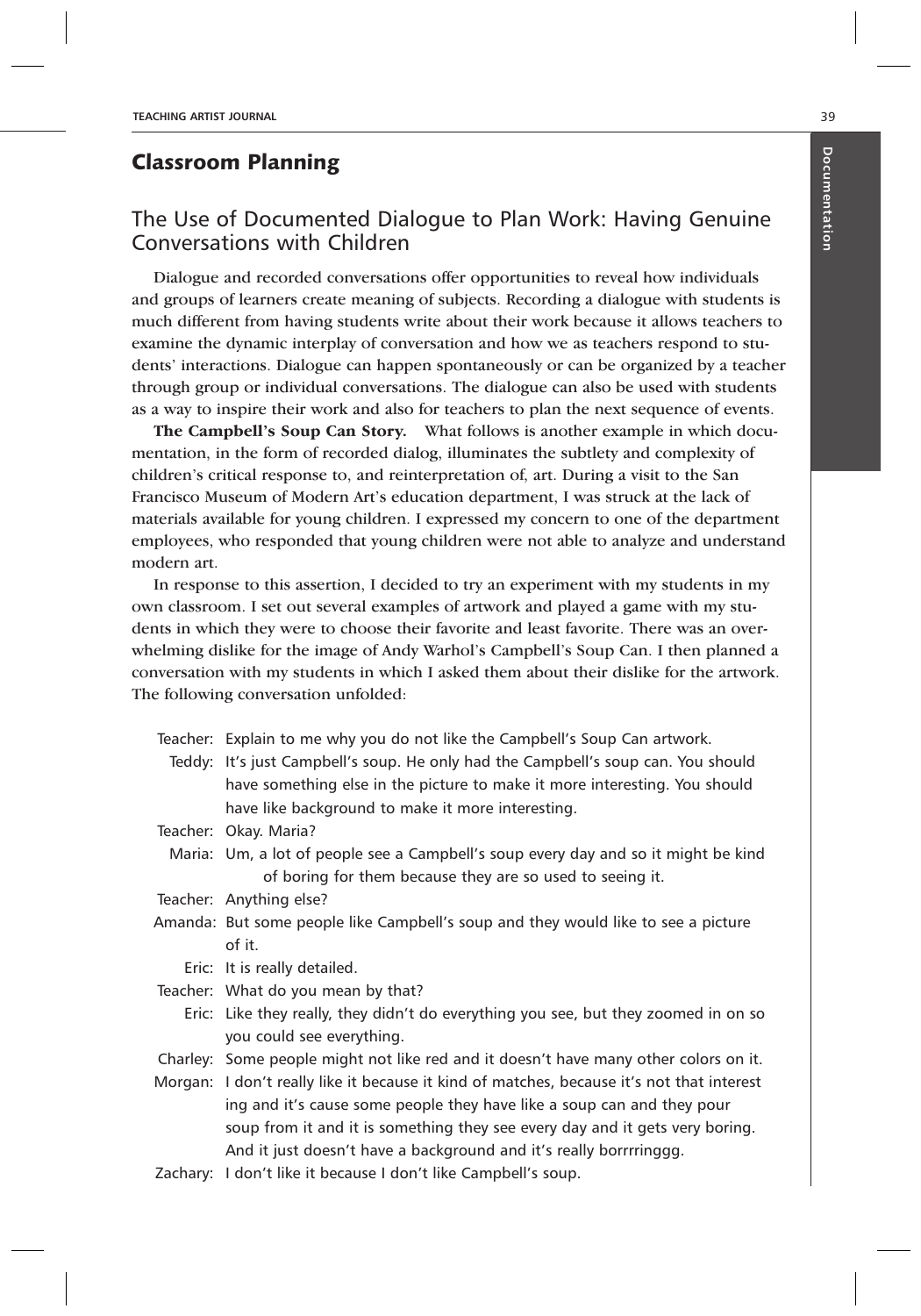| Teacher: That makes sense.                                                             |
|----------------------------------------------------------------------------------------|
| Natalie: I don't like it because it doesn't have that much color.                      |
| Morgan: I still don't like it, but I do like chicken noodle soup.                      |
| Kelly: I don't like it because, um, it's just a can of soup and there is not that much |
| color and it's not that grounded and I wish there was something else in it             |
| like a pretty colorful picture. Soup is boring.                                        |
| Kristin: There is something on the bottom of the can and you can't really see it. He   |

I was intrigued by the advice students provided on how to make the Campbell's Soup Can painting more interesting. I decided to ask them to reinterpret the image. I provided Campbell's soup cans for students to use while drawing, and then they added their own elements to the design to make the image more appealing.

could have shown it and it would have been more interesting.



Campbell's soup and bowling.



#### Emotional Aspects

Learning is an emotional experience that cannot be fully engaged or understood through simple paper-and-pencil activities. Successful documentation strategies reveal the daily struggles, triumphs, fears, and joys that exist between children, teachers, and artists. Documentation moves us beyond an interest in outcomes and moves us to an exploration of the relationships and feelings that form the context and stuff of educative experience.

**Jamal's story.** Documentation does not need to be restricted to project work; it can also capture a single learning experience.

Jamal was a first-grade student who often struggled with drawing concepts. In class, students were experimenting with the concept of taking an object and drawing it up close. Jamal seemed to struggle with this idea, and his drawings reflected his lack of understanding of the subject. They were at times scattered and not focused on one object.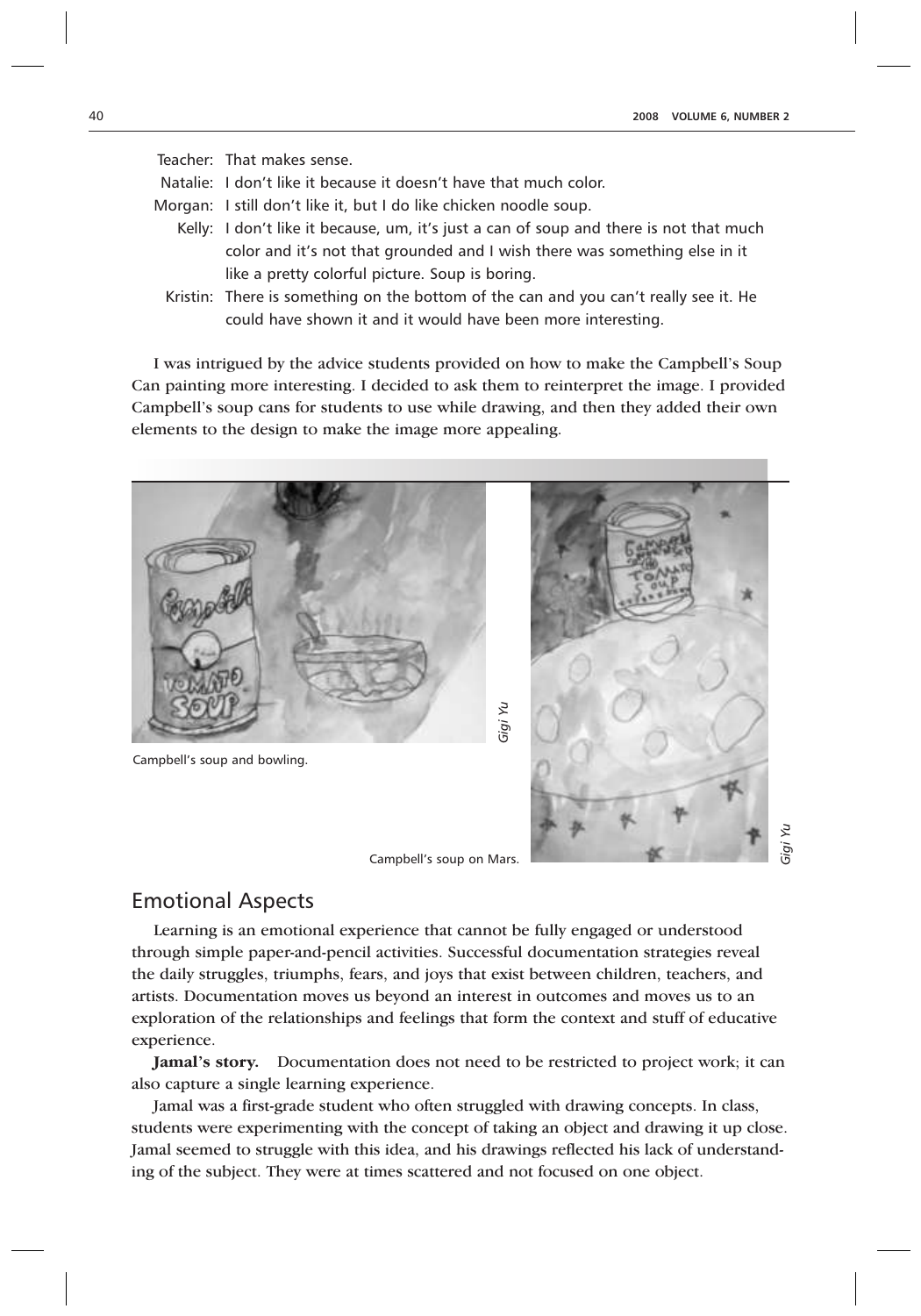Jamal sat next to Jessica in the art room. Jessica, on the other hand, was a bright student who was seen as an exceptional artist. She was often quiet, kept to herself, and enjoyed making art on her own. Jamal seemed oblivious to Jessica's skills and often seemed distracted by other events around him. One day I was making my rounds in the classroom when I glanced down at the paper in front of Jamal. Jamal had drawn an exquisite flower, very similar to Jessica's. I was astounded at this transformation; what others might have seen as copying, I saw as a huge accomplishment for Jamal. I praised his new drawing as his face beamed with a smile from ear to ear. I took Jamal aside and asked,

Teacher: Where did you get the idea for this drawing? Jamal: Jessica. I saw Jessica and got the idea.

Jamal was able to see Jessica as an outside resource who helped him to model new techniques. Jessica, in her quiet and unobtrusive way, supplied new alternatives for his struggle with drawing. I was also fascinated that Jamal was not ashamed at giving his fellow student credit for helping him overcome his struggles. He appeared proud of his work. All art is, to some degree, "copying." A conscious embrace of this truth is a really powerful tool for any artist.

As successful documentation, Jamal's story demonstrates both the struggle and joy of learning for an individual student. It also powerfully reveals how unexpected forms of collaboration can allow a student to move beyond his or her limits and to expand their capabilities.

## Professional Development: Educating Educators and Teacher Growth

Successful documentation allows for the child's voice to become a part of the education community and creates opportunities for teachers to share learning that occurs within their classroom and might not otherwise be revealed. In a larger sense, documentation provides a community of educators opportunities to study what is taking place among learners and to develop strategies for global and systemic changes in education. Documentation of children's work in a wide variety of media also provides critical and compelling public evidence of the intellectual powers of young children, evidence that is not otherwise available (Katz, 1993).

Teachers can use documentation to promote professional development in a number of ways.

1. Panels hung in hallways and classrooms are opportunities for teachers to communicate the ongoing learning that is happening in the classroom. Observers may include parents, other students, other teachers, administrators, and others who visit the school. For teachers of the arts, this is an important way to demonstrate the effectiveness of arts instruction and its important role in learning, but it also helps such teachers develop into advocates for arts education.

2. Teachers can use documentation as a basis for publishable articles, other professional writing, and contributions to research in the field. I used the documentation collected from my classroom to create presentations that were shared at national conferences and in an International Arts Education publication for a UNESCO conference in Seoul, Korea.